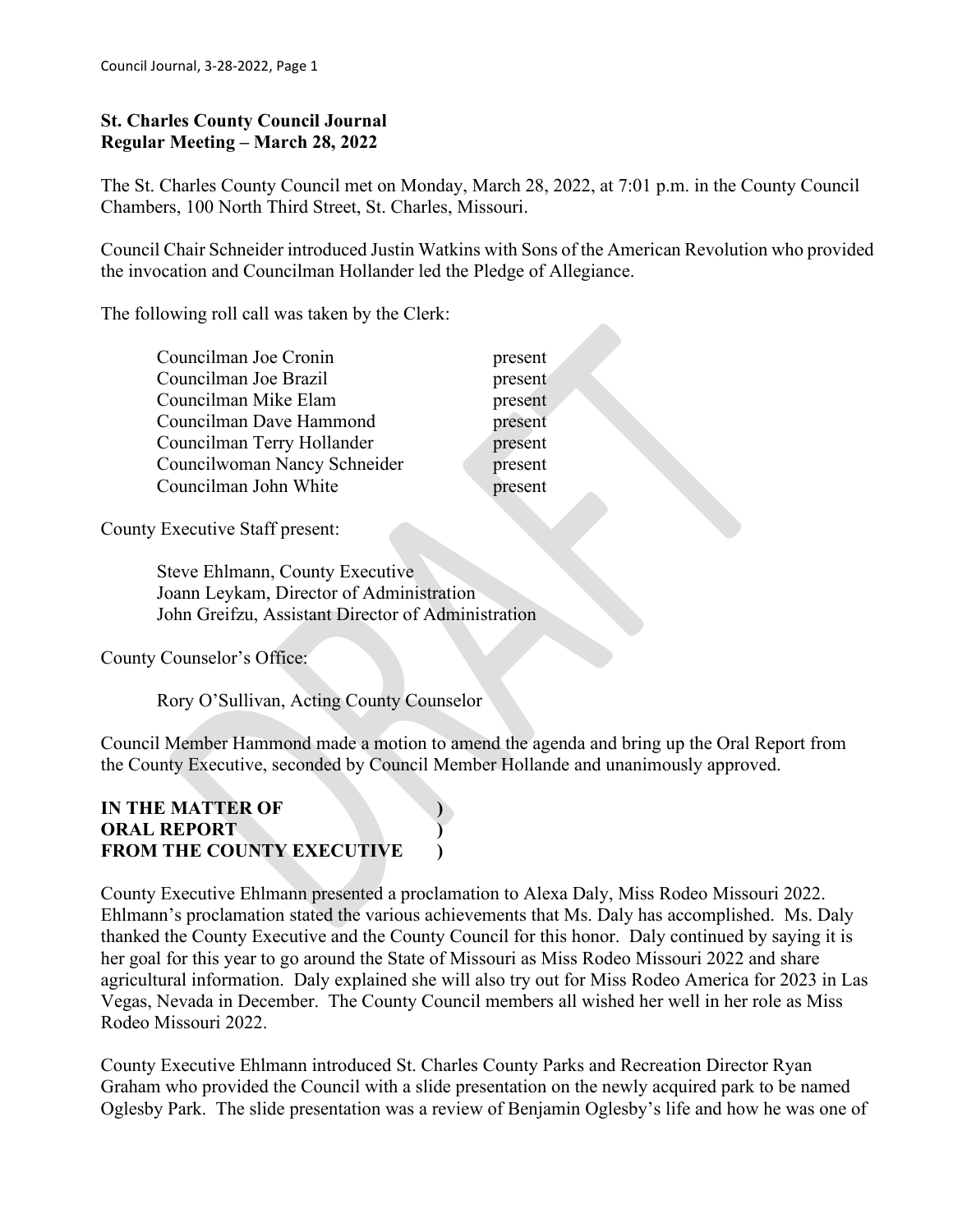the owners of the parkland. *Editor's Note: A copy of the presentation is attached to these minutes on file with the County Registrar.*

County Council Member Cronin stated he and park staff have met with descendants of the Benjamin Oglesby family who reside in the Wentzville area and they are honored for the recognition of the park name.

# **IN THE MATTER OF ) )**

**PUBLIC COMMENTS )**

Council Chair Schneider announced Public Comments allow speakers 3 minutes with alternating pro and con views on each topic with a total of six speakers per topic.

### Riverpointe Development

Tony Bethmann, St. Charles County resident, addressed the Council with concerns that the new Riverpointe Development within the City of St. Charles is damaging national wetlands and shared that the City had to purchase ground in Labadie, Mo for \$573,000 for mitigation purposes in order to development the land in St. Charles. Also pointed out was the ½ cent transportation tax is being used as an economic development tool along with roads. Bethmann shared quotes from Steve Ehlmann, County Executive as it relates to protected wetlands. Bethmann concluded saying 18 acres of the project, Phase 3, will be entirely used for town homes.

# Tree House

Karen Young, resident of District 7, stated her son started building a tree house in their yard and with the help of family and some neighbors have almost completed the project. Young explained one person complained to the County's Code Enforcement department and she has been notified to remove the tree house within one week. Young explained she has neighbors in support of the tree house and has asked for a variance to allow it to remain for the next 7-10 years.

County Asst. Director of Administration John Greifzu got the necessary information from her and was going to continue the discussions with the County's Code Enforcement Division.

# Miscellaneous

Arnie C. AC Dienoff, County resident, shared his concerns regarding the death and investigation of a St. Charles County Correction's inmate, an internal affairs concern within the St. Charles County Sheriff's Department, the professional services for the Airport project, the Emergency Communications 2022 Microwave Refresh Project, a St. Charles County Police Department pilot and security services and a request to review the towing records from 2014 – 2016 and the Board of Equalization Appeal Forms from 2015 – 2016 of the County Registrar that are on the Consent Agenda to be destroyed. Dienoff also encouraged citizens to get involved in local politics and sign up for various seats and noted the deadline to sign up is March 29, 2022 at 5:00 p.m.

# **IN THE MATTER OF )**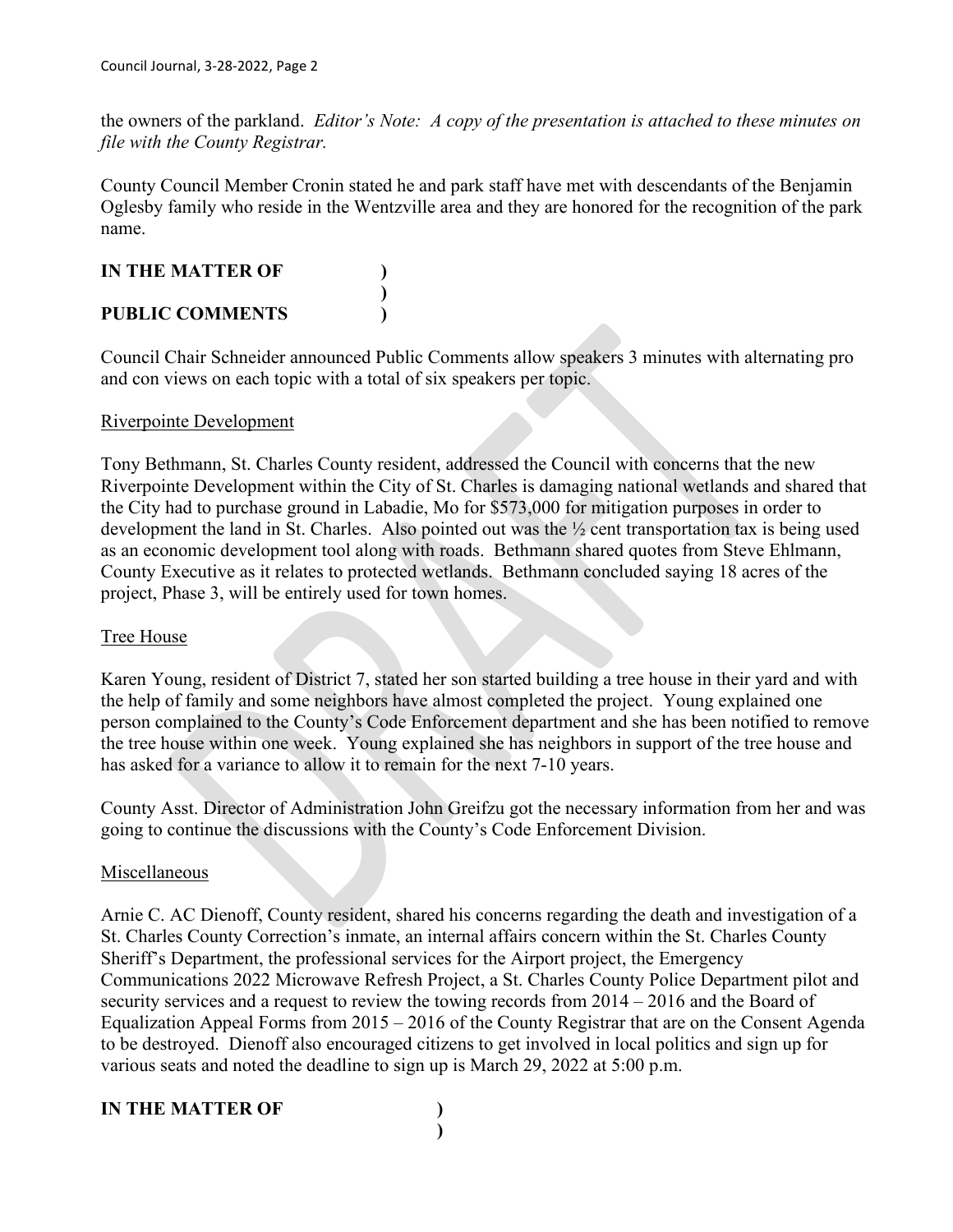# **CONSENT AGENDA )**

Council Chair Schneider asked if there were any items to be removed from the Consent Agenda.

Council Member Brazil made a motion to remove the Emergency Communications's bid from the agenda, seconded by Council Member Hollander and unanimously approved.

Council Member Hammond made a motion to remove the Records Destruction/Registrar from the Consent Agenda, seconded by Council Member Hollander and unanimously approved.

Council Member Cronin made a motion to approve the Consent Agenda as modified, seconded by Council Member Hollander and unanimously approved by the members present.

The approved items are as follows:

### **Approval of Journal of the previous meeting** – 3-14-22 **Approval of Bids**

Highway/Airport – Prof. Services – Aviation/Airport Project Consultant Agreement/Jviation, Inc./\$99,995.95

 Finance – Vehicle Accident Repairs/Cornerstone, Complete Auto and Jeff's Extreme Body Shop/\$100,000

 Information Systems – Dell Latitude Rugged Laptop and Docking Stations/Dell Marketing through the MHEC Co-op/\$109,975.00

 Emergency Communications –St. Charles County 2022 Renewals/eGroup/\$65,064.50 Facilities Management - Custodial Services/Clean As A Whistle! LLC/\$165,919.40

# **Nominations and Appointments**

### **Miscellaneous**

Facilities Management - Workforce Development Lease

# **IN THE MATTER OF ) ITEMS REMOVED FROM ) THE CONSENT AGENDA )**

Emergency Communications – 2022 Microwave Refresh Project/Nokia of America/\$3,477,893.78

Council Member Brazil had concerns regarding the urgency of the emergency bill to pay for this project. County Director of Administration Joann Leykam explained the project was to be done in 2021, however that not happening, the money allocated for 2021 was inadvertently left out of the 2022 budget. Leykam noted if the emergency bill is not approved, the County will have to pay whatever price Nokia sets as they are the sole source. Leykam explained Councilman Cronin had concerns with a previous bid in 2021 and the department has explained this whole process to him and should have included the entire Council. Emergency Communications Director Jeff Smith explained the process to the Council Members as STARRS was the original funding mechanism for this project and was notified by them that they would not be funding the Refresh Project. Smith pointed out St. Charles County has been working with both St. Louis County and Jefferson County on this funding project.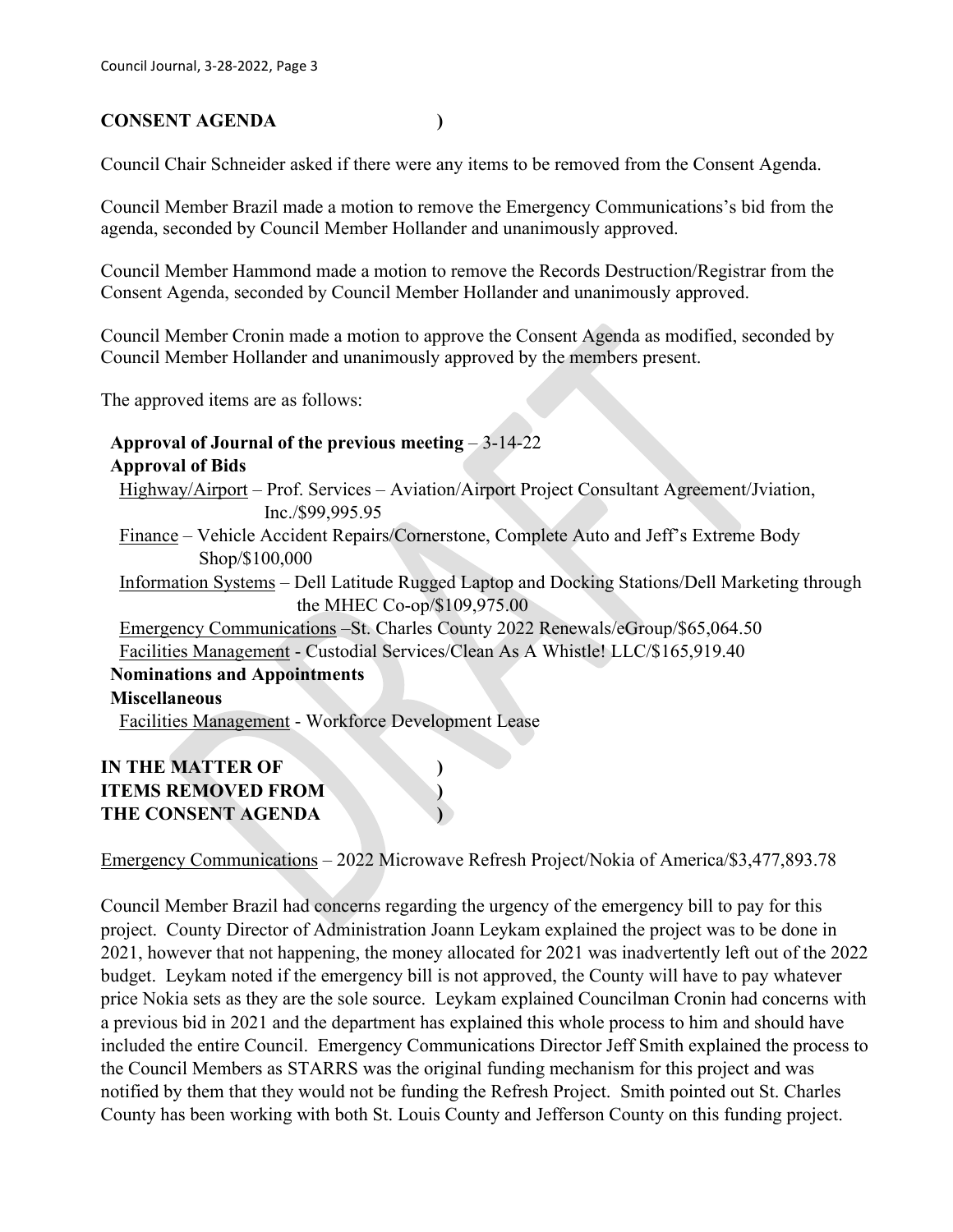Brazil also had concerns regarding the origin of Nokia and it was discovered the company is a Finnish Company and parts for this project are made in America and/or Canada.

There being no further discussion, Council Member Cronin made a motion to approve the 2022 Microwave Refresh Project with Nokia of America for #3,477,893.78, seconded by Council Member Hollander and approved by Council Members Elam, Hammond, Hollander, Schneider and White. Council Member Brazil voted no.

# Registrar – Records Destruction/Registrar

Council Member Hammond asked if this item should be tabled until the next meeting due to the interest of a speaker who requested to see some of the records. County Executive Ehlmann suggested voting the item down. Council Chair Schneider asked for a motion to approve, there were none received, and it was unanimously approved to deny the request. This item was denied.

**)**

# **IN THE MATTER OF )**

# **FOR RESOLUTIONS )**

Resolution No. 22-03 – Sponsored by Joe Cronin, Mike Elam, Dave Hammond, Terry Hollander, Nancy Schneider and John White – A RESOLUTION IN SUPPORT OF PROPOSITION R, PROPOSING THE RE-AUTHORIZATIONOF THE ST. CHARLES COUNTY TRANSPORTATION SALES TAX FOR THE APRIL 5, 2022 GENERAL ELECTION BALLOT

Council Chair Schneider stated the County has received several resolutions from various political entities in support of this proposition, such as: the cities of St. Charles, St. Peters, O'Fallon, Lake St. Louis, Wentzville, Dardenne Prairie, Weldon Spring, Cottleville and Foristell as well as the Cottleville Fire District, Wentzville Fire Protection District and O'Fallon Fire Protection District, the St. Charles County Ambulance District, Economic Development Council of St. Charles and the St. Charles Regional Chamber of Commerce.

Council Member Brazil stated he would not support this just due to the fact that it is being placed on the April, 2022 ballot due to less voter turnout and it would have a better chance of passing, however the cost is approximately \$150,000 vs on the August, 2022 ballot would not have that cost involved. Brazil pointed out, he is in complete support of this tax for roads, etc., just not on this election date.

Council Member Cronin pointed out the many roads within the entire St. Charles County have been built or improved due to this tax and it is imperative it continues as population in moving to the rural areas where small roads will need to be improved. Cronin stated he was happy to support for the growTH of the County.

There being no further discussion, Council Chair Schneider requested the following roll call vote: Council Member Cronin – yes, Council Member Brazil – no, Council Member Elam – yes, Council Member Hammond – yes, Council Member Hollander – yes, Council Member Schneider – yes, and Council Member White – yes. Resolution No. 22-03 passed 6-1.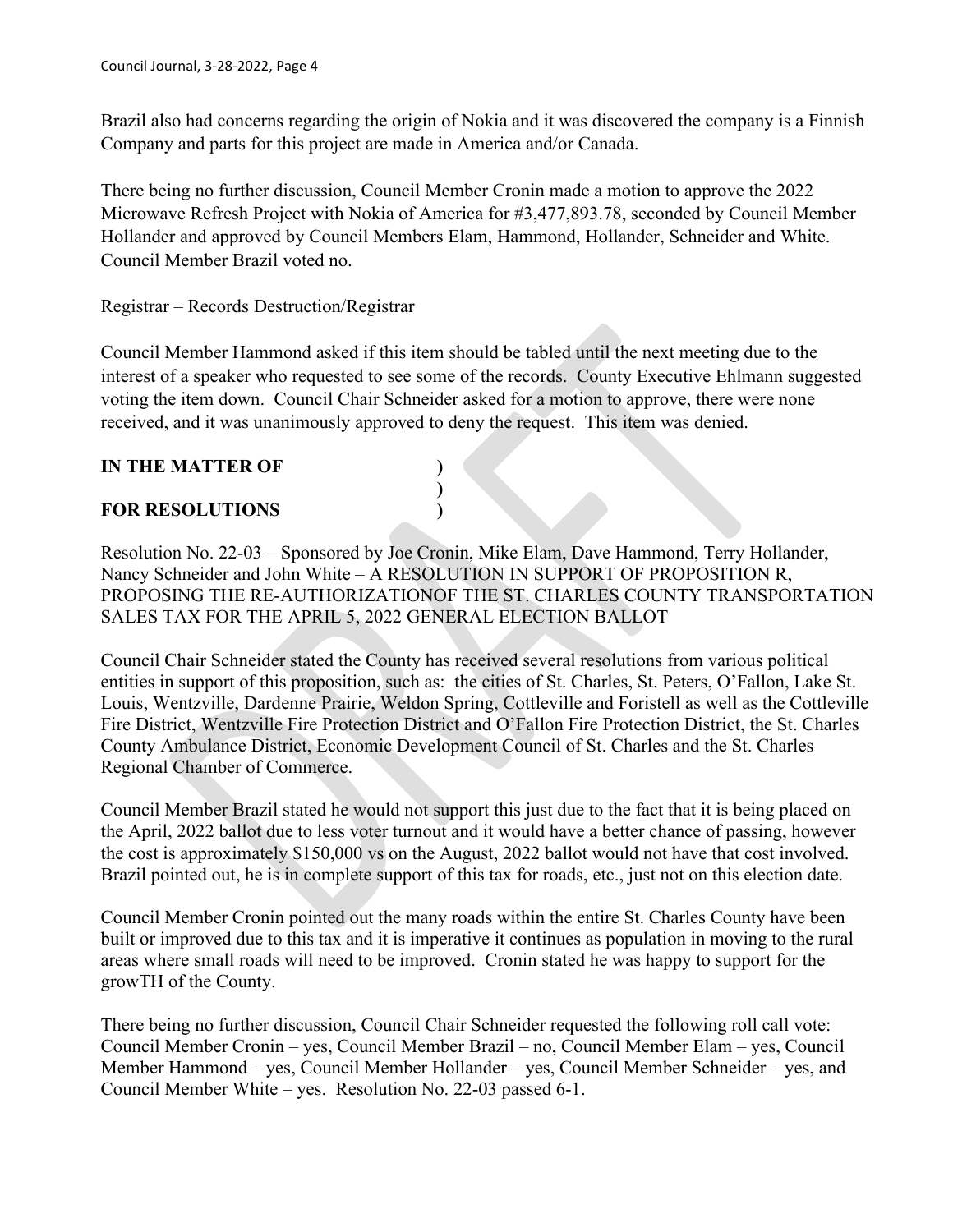# **IN THE MATTER OF )**

### **EMERGENCY BILLS )**

**Emergency Bill No. 5054** – Sponsored by Nancy Schneider – AN EMERGENCY ORDINANCE AMENDING THE 2022 BUDGET ADOPTED BY ORDINANCE 21-096 BY PROVIDING A SUPPLEMENTAL APPROPRIATION TO THE BUDGET OF THE EMERGENCY COMMUNICATIONS FUND – DIVISION OF RADIO SYSTEM

**)**

There being no further discussion, Council Chair Schneider requested the following roll call vote: Council Member Cronin – yes, Council Member Brazil – no, Council Member Elam – yes, Council Member Hammond – yes, Council Member Hollander – yes, Council Member Schneider – yes, and Council Member White – yes. Emergency Bill No. 5054 passed 6-1.

#### **IN THE MATTER OF BILLS )**

#### **FOR FINAL PASSAGE )**

**Bill No. 5049** – Sponsored by Nancy Schneider – AN ORDINANCE VACATING A DRAINAGE EASEMENT ON SOUTH MAIN STREET

**)**

There being no discussion, Council Chair Schneider requested the following roll call vote: Council Member Cronin – yes, Council Member Brazil – yes, Council Member Elam – yes, Council Member Hammond – yes, Council Member Hollander – yes, Council Member Schneider – yes and Council Member White – yes. Bill No. 5049 was unanimously approved.

**Bill No. 5050** – Sponsored by Nancy Schneider – AN ORDINANCE AMENDING THE 2022 BUDGET OF THE ORDINANCES OF ST. CHARLES COUNTY, MISSOURI (OSCCMO), APPROVED BY ORDINANCE NO. 21-096 FOR THE ST. CHARLES COUNTY COLLECTOR OF REVENUE, BY REMOVING ONE GOVERNMENT SERVICES REPRESENTATIVE II POSITION AND ADDING ONE GOVERNMENT SERVICES REPRESENTATIVE III POSITION

There being no discussion, Council Chair Schneider requested the following roll call vote: Council Member Cronin – yes, Council Member Brazil – yes, Council Member Elam – yes, Council Member Hammond – yes, Council Member Hollander – yes, Council Member Schneider – yes and Council Member White – yes. Bill No. 5050 was unanimously approved.

**Bill No. 5051** – Sponsored by Nancy Schneider – AN ORDINANCE AUTHORIZING THE NONBINDING PROJECTED TAX RATES OF THE COUNTY FOR THE GENERAL REVENUE FUND AND FOR VARIOUS SPECIAL FUNDS OF AND FOR THE COUNTY OF ST. CHARLES, MISSOURI, FOR THE YEAR 2022 IN ORDER TO DEVELOP THE NOTICE OF PROJECTED TAX LIABILITY TO ACCOMPANY THE ASSESSOR'S NOTICE OF ASSESSED VALUE, ALL AS MANDATED BY SENATE BILL 711(2008), SUCH TAX RATES BEING PROJECTED WITHOUT INCREASE FROM 2021

There being no discussion, Council Chair Schneider requested the following roll call vote: Council Member Cronin – yes, Council Member Brazil – yes, Council Member Elam – yes, Council Member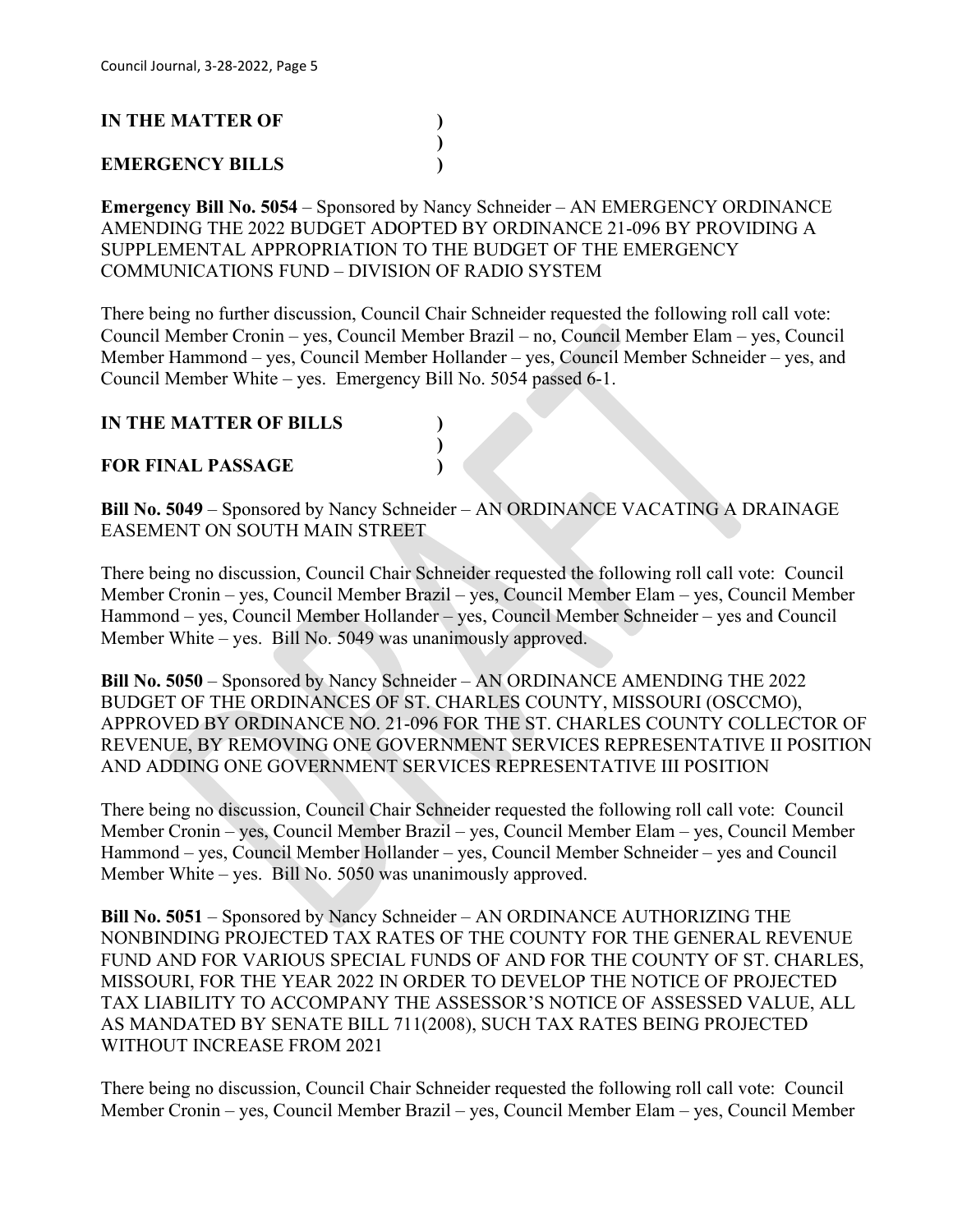Hammond – yes, Council Member Hollander – yes, Council Member Schneider – yes and Council Member White – yes. Bill No. 5051 was unanimously approved.

**)**

# **IN THE MATTER OF )**

### **BILLS FOR INRODUCTION )**

**Bill No. 5052** – Sponsored by Joe Cronin – AN ORDINANCE TO NAME THE PARK PROPERTY PURCHASED ON W. MEYER ROAD IN FORISTELL, MISSOURI FOR THE DEVELOPMENT OF A NEW COUNTY PARK WITHIN THE ST. CHARLES COUNTY PARKS AND RECREATION DEPARTMENT, "OGLESBY PARK", PURSUANT TO SECTION 100.170 OF THE ORDINANCES OF ST. CHARLES COUNTY, MISSOURI "(OSCCMo)"

**Bill No. 5053** – Sponsored by Nancy Schneider – AN ORDINANCE AUTHORIZING EXECUTION OF TRAIL LICENSE AGREEMENT AND INGRESS, EGRESS, AND PARKING EASEMENT AGREEMENT BETWEEN ST. CHARLES COUNTY AND THE CONSERVATION COMISSION OF THE STATE OF MISSOURI

Council Member Cronin commended the Ryan Graham and the Parks and Recreation Department for their work on this and receiving approximately 47 additional acres from the Conservation Commission of MO.

**)**

#### **IN THE MATTER OF )**

### **TABLED BILLS )**

There were no bills removed from the table.

### **IN THE MATTER OF ) ANNOUNCEMENTS AND ) MISCELLANEOUS )**

Council Chair Schneider announced April is National Child Abuse Prevention Month and to please support children as they have suffered through the COVID-19 pandemic.

Council Chair Schneider congratulated 12 year county employee, Dwayne Kinley for receiving the statewide recognition for the Radio Technologist of the Year award and 2 year county employee, Mike Fridley for receiving the Information Technologist of the Year award at the 2022 Missouri Public Safety Communications Conference held in Branson.

Council Member Cronin stated he along with Council Member Mike Elam and County Executive Ehlmann met with State and Federal representatives regarding the \$12 million dollar grant money to provide internet service to areas in the County where they have poor internet service.

County Executive Steve Ehlmann announced he would be on vacation and will miss the April 11<sup>th</sup> Council meeting and to please reach out before he leaves if anyone has any questions.